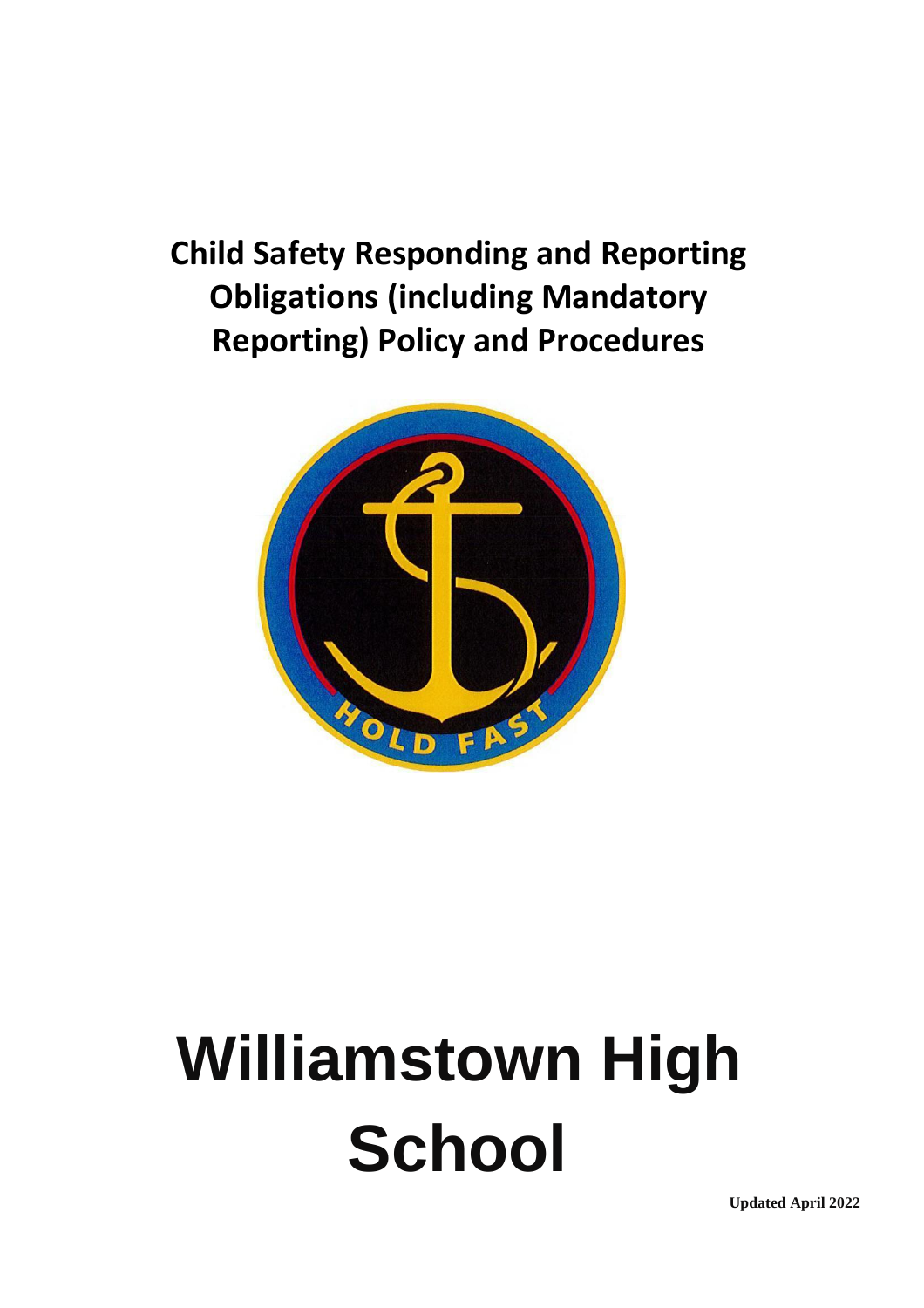# **PURPOSE**

The purpose of this policy is to ensure that all staff and members of our school community understand the various legal and other reporting obligations related to child safety that apply to Williamstown High School. The specific procedures that are applicable at our school are contained at Appendix A.

# **SCOPE**

This policy applies to all school staff, volunteers and school community members. It also applies to all staff and students engaged in any school and school council-run events, activities and services.

# **POLICY**

All children and young people have the right to protection in their best interests.

Williamstown High School understands the important role our school plays in protecting children from abuse including:

- Physical abuse
- Sexual abuse (including sexual exploitation)
- Family violence
- Emotional abuse
- Neglect (including medical neglect)
- Grooming

The staff at Williamstown High School are required by law to comply with various child safety reporting obligations. For detailed information about each obligation, please refer to Identifying and Responding to All Forms of Abuse in [Victorian Schools.](https://www.education.vic.gov.au/Documents/about/programs/health/protect/ChildSafeStandard5_SchoolsGuide.pdf)

At Williamstown High School we also recognise the diversity of the children and young people at our school and take account of their individual needs and backgrounds when considering child safety.

#### **Mandatory Reporting**

The following individuals are mandatory reporters under the *Children, Youth and Families Act 2005* (Vic):

- Victorian Institute of Teaching (VIT) registered teachers, including principals
- School staff who have been granted permission to teach by the VIT
- registered medical practitioners and nurses
- registered psychologists
- all members of the police force
- People in religious ministry
- Staff who provide direct support to students for mental, emotional or psychological well being, including (but not limited to) school health and wellbeing staff, primary welfare coordinators, student wellbeing coordinators, mental health practitioners, chaplains, and Student Support Services staff

All mandatory reporters must make a report to the Department of Health and Human Services (DHHS) Child Protection as soon as practicable if, during the course of carrying out their professional roles and responsibilities, they form a belief on reasonable grounds that:

- a child has suffered, or is likely to suffer, significant harm as a result of physical abuse and/ or sexual abuse, and
- the child's parents have not protected, or are unlikely to protect, the child from harm of that type.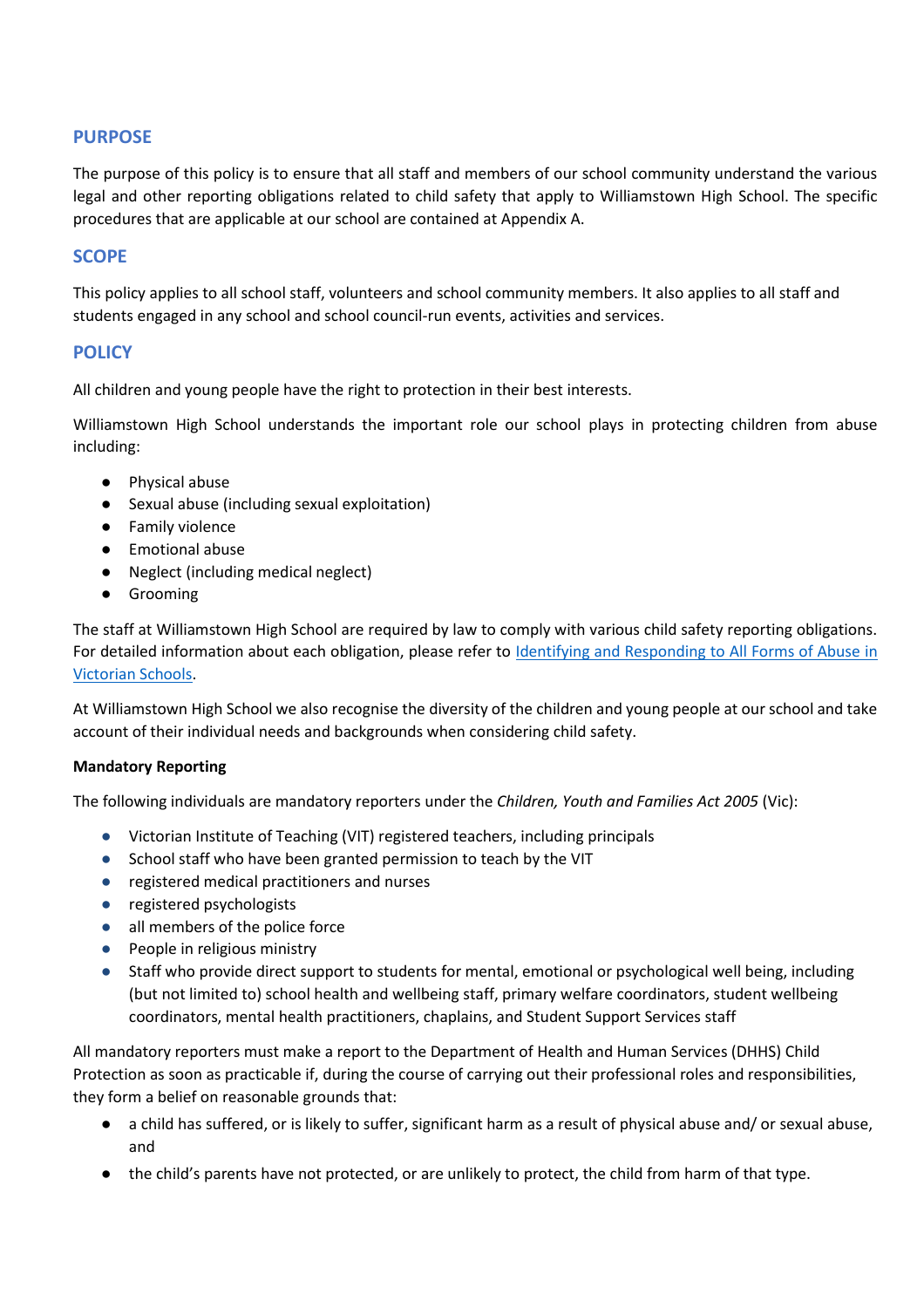A mandatory reporter who fails to comply with this legal obligation may be committing a criminal offence. It is important for all staff at Williamstown High School to be aware that they are legally obliged to make a mandatory report on each occasion that they form a reasonable belief that a child is in need of protection and they must make a mandatory report even if the principal does not share their belief that a report is necessary.

At our school, all mandated school staff must undertake the *Mandatory Reporting and Other Obligations eLearning Module* annually.

For more information about Mandatory Reporting see the Department's *Policy and Advisory Library*: [Protecting](https://www2.education.vic.gov.au/pal/protecting-children/policy)  Children — [Reporting and Other Legal Obligations.](https://www2.education.vic.gov.au/pal/protecting-children/policy)

# **Child in need of protection**

Any person can make a report to DHHS Child Protection (131 278 – 24 hour service) if they believe on reasonable grounds that a child is in need of protection.

The policy of the Department of Education and Training (DET) requires **all staff** who form a reasonable belief that a child is in need of protection to report their concerns to DHHS or Victoria Police, and discuss their concerns with the school leadership team.

For more information about making a report to DHHS Child Protection, see the Department's *Policy and Advisory Library*: Protecting Children — [Reporting and Other Legal Obligations](https://www2.education.vic.gov.au/pal/protecting-children/policy) and [Four Critical Actions for Schools:](https://www.education.vic.gov.au/Documents/about/programs/health/protect/FourCriticalActions_ChildAbuse.pdf)  [Responding to Incidents, Disclosures and Suspicions of Child Abuse.](https://www.education.vic.gov.au/Documents/about/programs/health/protect/FourCriticalActions_ChildAbuse.pdf)

At Williamstown High School we also encourage all staff to make a referral to Child FIRST when they have significant concern for a child's wellbeing. For more information about making a referral to Child FIRST see the *Policy and Advisory Library*: Protecting Children – [Reporting and Other Legal Obligations](https://www2.education.vic.gov.au/pal/protecting-children/policy) .

# **Reportable Conduct**

Our school must notify the Department's Employee Conduct Branch (9637 2594) if we become aware of an allegation of 'reportable conduct'.

There is an allegation of reportable conduct where a person has formed a reasonable belief that there has been:

- a sexual offence (even prior to criminal proceedings commencing), sexual misconduct or physical violence committed against, with or in the presence of a child;
- behaviour causing significant emotional or physical harm to a child;
- significant neglect of a child; or
- misconduct involving any of the above.

The Department, through the Employee Conduct Branch, has a legal obligation to inform the Commission for Children and Young People when an allegation of reportable conduct is made.

Our principal must notify the Department's Employee Conduct Branch of any reportable conduct allegations involving current or former teachers, contractors, volunteers (including parents), allied health staff and school council employees.

If school staff become aware of reportable conduct by any person in the above positions, they should notify the school principal immediately. If the allegation relates to the principal, they should notify the Regional Director.

For more information about Reportable Conduct see the Department's *Policy and Advisory Library*: [Reportable](https://www2.education.vic.gov.au/pal/reportable-conduct-scheme/policy)  [Conduct.](https://www2.education.vic.gov.au/pal/reportable-conduct-scheme/policy)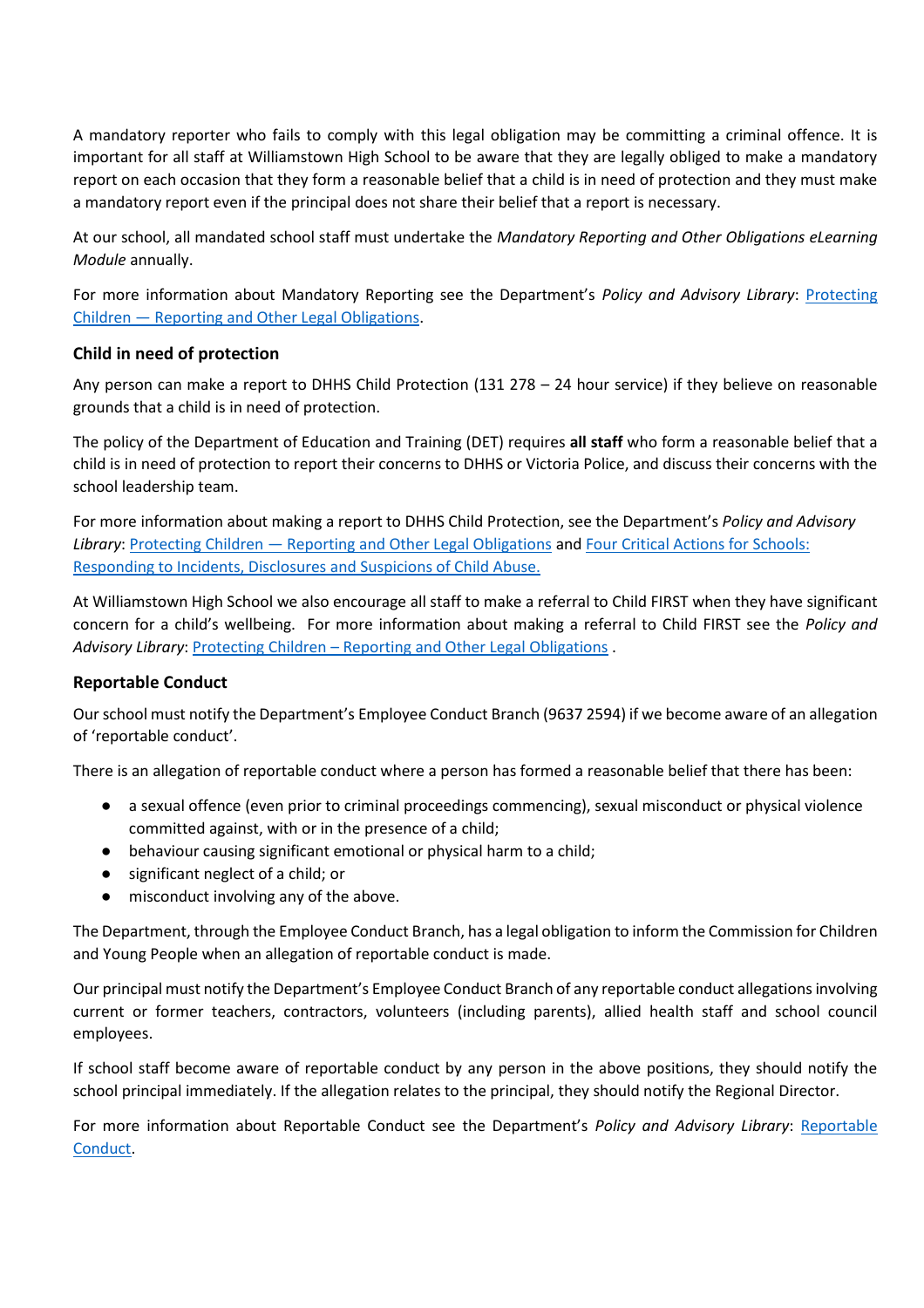# **Failure to disclose offence**

Reporting child sexual abuse is a community-wide responsibility. All adults (ie persons aged 18 years and over), not just professionals who work with children, have a legal obligation to report to Victoria Police, as soon as practicable, where they form a 'reasonable belief' that a sexual offence has been committed by an adult against a child under the age of 16 by another person aged 18 years or over.

Failure to disclose information to Victoria Police (by calling 000 or local police station) as soon as practicable may amount to a criminal offence unless a person has a 'reasonable excuse' or exemption from doing so.

"Reasonable belief" is not the same as having proof. A 'reasonable belief' is formed if a reasonable person in the same position would have formed the belief on the same grounds.

For example, a 'reasonable belief' might be formed when:

- a child states that they have been sexually abused
- a child states that they know someone who has been sexually abused (sometimes the child may be talking about themselves)
- someone who knows a child states that the child has been sexually abused
- professional observations of the child's behaviour or development leads a mandated professional to form a belief that the child has been sexually abused
- signs of sexual abuse leads to a belief that the child has been sexually abused.

"Reasonable excuse" is defined by law and includes:

- fear for the safety of any person including yourself or the potential victim (but not including the alleged perpetrator or an organisation)
- where the information has already been disclosed, for example, through a mandatory report to DHHS Child Protection.

# **Failure to protect offence**

This reporting obligation applies to school staff in a position of authority. This can include principals, assistant principals and campus principals. Any staff member in a position of authority who becomes aware that an adult associated with their school (such as an employee, contractor, volunteer or visitor) poses a risk of sexual abuse to a child under the age of 16 under their care, authority or supervision, must take all reasonable steps to remove or reduce that risk.

This may include removing the adult (i.e. persons aged 18 years and over) from working with children pending an investigation and reporting your concerns to Victoria Police.

If a school staff member in a position of authority fails to take reasonable steps in these circumstances, this may amount to a criminal offence.

#### **Grooming**

Grooming is a criminal offence under the *Crimes Act 1958* (Vic). This offence targets predatory conduct undertaken by an adult to prepare a child, under the age of 16, to engage in sexual activity at a later time. Grooming can include communicating and/or attempting to befriend or establish a relationship or other emotional connection with the child or their parent/carer.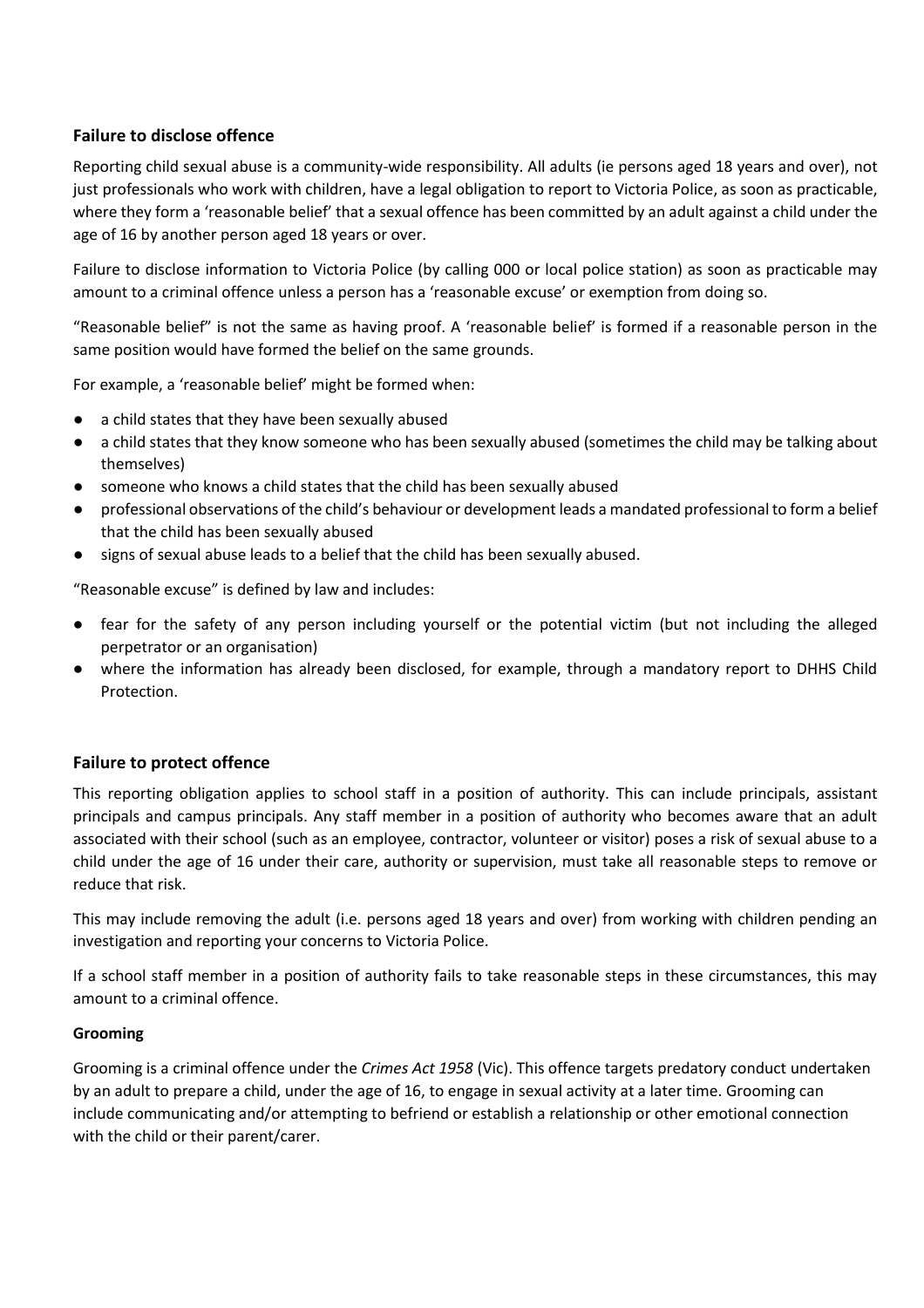# **Further information**

For more information about these offences and reporting obligations see: [Protecting Children](https://www2.education.vic.gov.au/pal/protecting-children/policy) - Reporting and [Other Legal Obligations.](https://www2.education.vic.gov.au/pal/protecting-children/policy)

# **RELATED POLICIES AND FURTHER INFORMATION**

Child Safety Policy

Child Safety Code of Conduct

Child Safety Risk Assessment Register

# **REVIEW CYCLE**

| Policy last reviewed       | <b>April 2022</b>                                  |
|----------------------------|----------------------------------------------------|
| Approved by                | Principal Giorgio Catalano - G. Catalano           |
| Next scheduled review date | April 2024 – required to be reviewed every 2 years |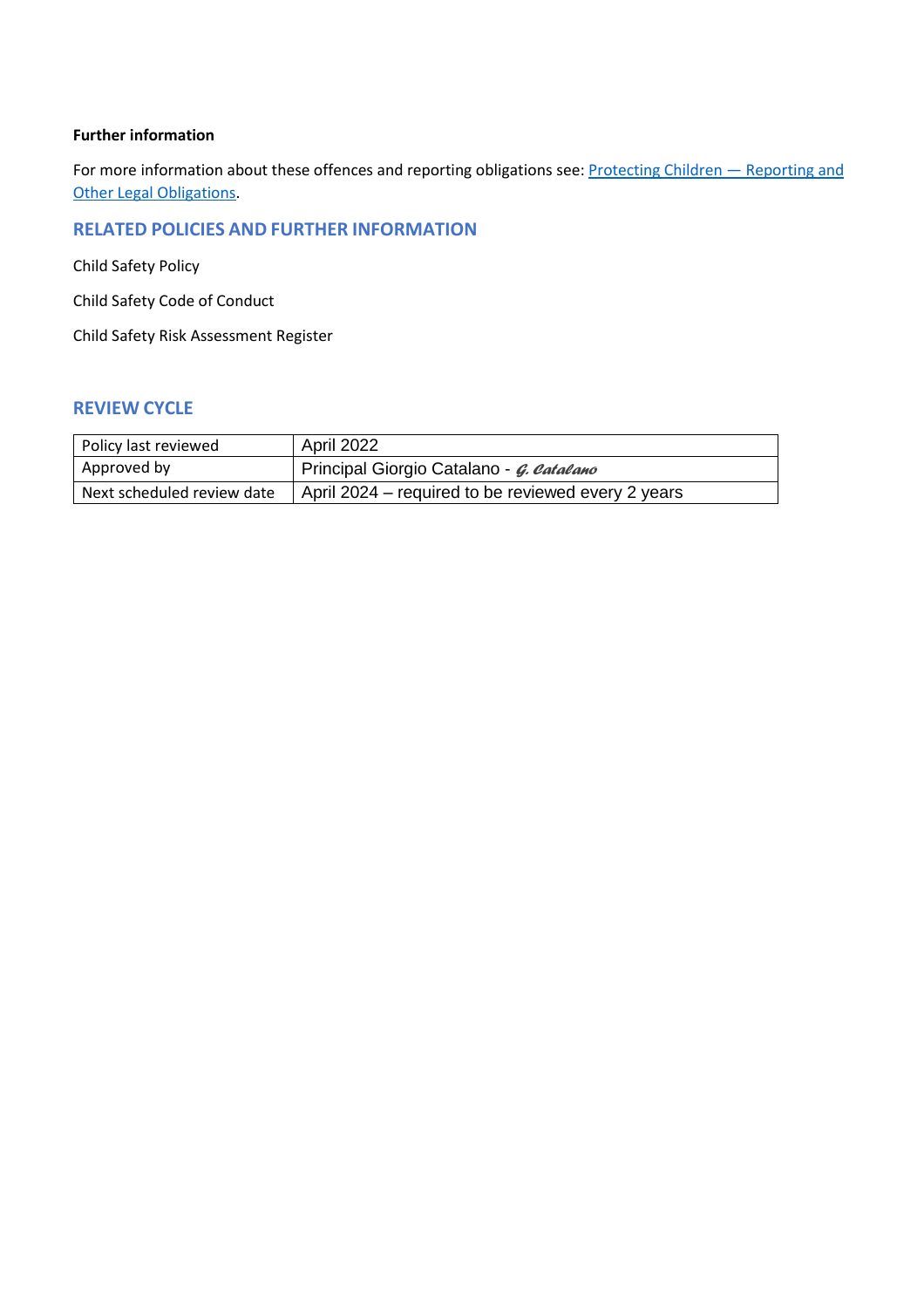# **APPENDIX A**

# **CHILD SAFETY RESPONDING AND REPORTING PROCEDURES AT WILLIAMSTOWN HIGH SCHOOL**

#### **For students**

- All students should feel safe to speak to any staff member to raise any concerns about their safety or any other concerns that they have.
- If a student does not know who to approach at Williamston High School they should start with a trusted teacher.
- Procedures for students are embedded within the 4 r's curriculum delivered through homegroup lessons so that they know who to talk to if they are feeling unsafe or have a concern.

#### **Managing disclosures made by students**

#### *When managing a disclosure you should:*

- listen to the student and allow them to speak
- stay calm and use a neutral tone with no urgency and where possible use the child's language and vocabulary (you do not want to frighten the child or interrupt the child)
- be gentle, patient and non-judgmental throughout
- highlight to the student it was important for them to tell you about what has happened
- assure them that they are not to blame for what has occurred
- do not ask leading questions, for example gently ask, "What happened next?" rather than "Why?"
- be patient and allow the child to talk at their own pace and in their own words
- do not pressure the child into telling you more than they want to, they will be asked a lot of questions by other professionals and it is important not to force them to retell what has occurred multiple times
- reassure the child that you believe them and that disclosing the matter was important for them to do
- use verbal facilitators such as, "I see", restate the child's previous statement, and use non-suggestive words of encouragement, designed to keep the child talking in an open-ended way ("what happened next?")
- tell the child in age appropriate language you are required to report to the relevant authority to help stop the abuse, and explain the role of these authorities if appropriate (for a young child this may be as simple as saying "I will need to talk to people to work out what to do next to help you").

#### *When managing a disclosure you should AVOID:*

- displaying expressions of panic or shock
- asking questions that are investigative and potentially invasive (this may make the child feel uncomfortable and may cause the child to withdraw)
- going over the information repeatedly (you are only gathering information to help you form a belief on reasonable grounds that you need to make a report to the relevant authority)
- making any comments that would lead the student to believe that what has happened is their fault
- making promises to the child about what will occur next or that things will be different given the process can be unpredictable and different for each child depending on their circumstances (instead reassure them that you and others will do your best to help).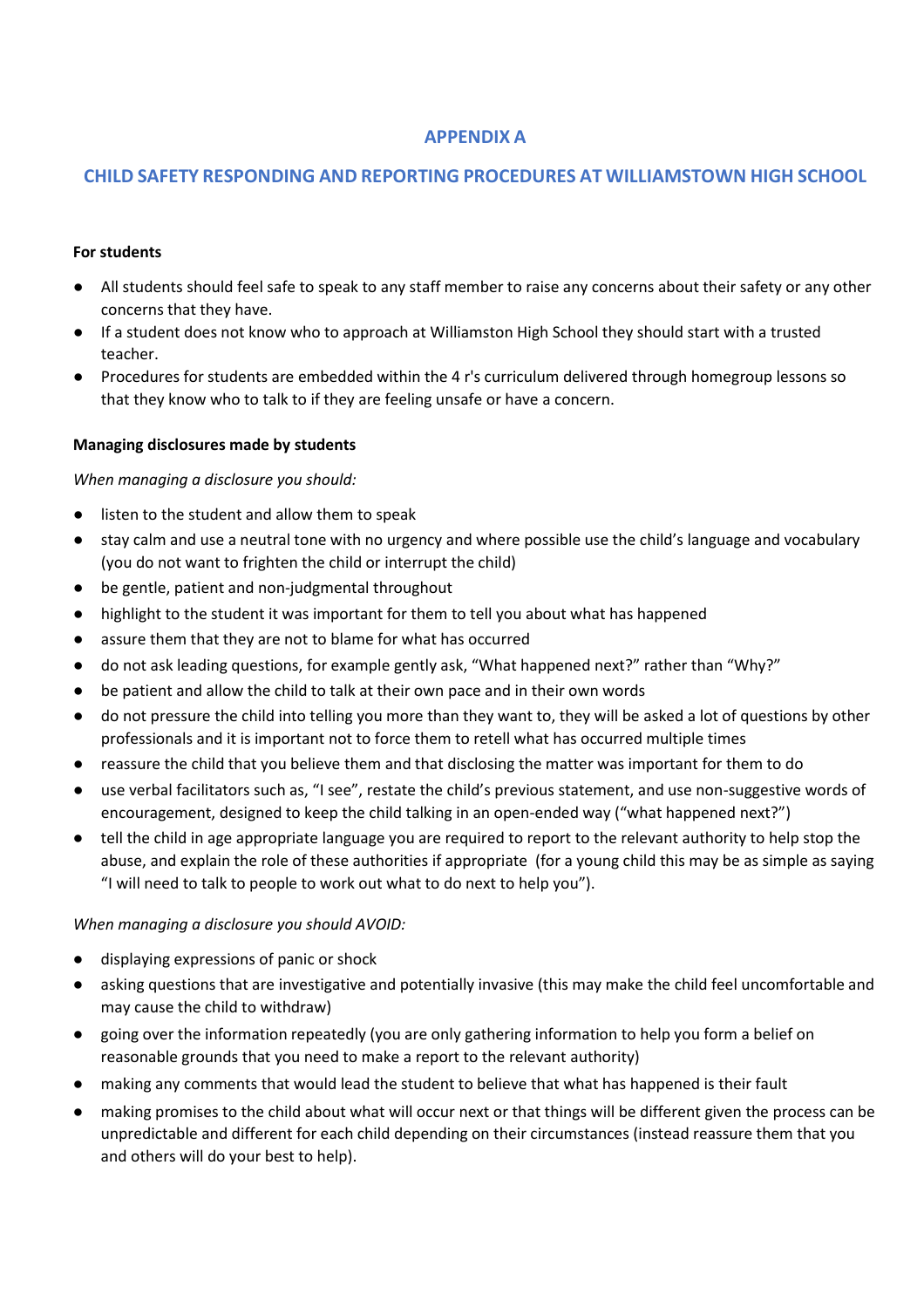#### **General procedures**

Our school will follow the *[Four Critical Actions for Schools: Responding to Incidents, Disclosures and Suspicions of](https://www.education.vic.gov.au/Documents/about/programs/health/protect/FourCriticalActions_ChildAbuse.pdf)  [Child Abuse](https://www.education.vic.gov.au/Documents/about/programs/health/protect/FourCriticalActions_ChildAbuse.pdf)* (Four Critical Actions) when responding to incidents, disclosures and suspicions of child abuse.

All staff at our school who believe that a child is in need of protection, even if it doesn't meet the threshold required for mandatory reporting or the staff member is not a mandatory reporter, should in the first instance, speak to Student Wellbeing Coordinator/Assistant Principal/Campus Principal or should make the required reports to DHHS Child Protection and/or Victoria Police as necessary.

At our school the Student Wellbeing Coordinator will be responsible for monitoring overall school compliance with this procedure.

Nothing in this procedure prevents a staff member or any other person from reporting to the relevant authorities if they form a reasonable belief that a child is at risk of abuse.

#### **Reporting suspicions, disclosures or incidents of child abuse**

#### *Responsibilities of all school staff*

If a school staff member reasonably suspects or witnesses an incident of child abuse or receives a disclosure of child abuse, they must:

- If a child is at immediate risk of harm, separate alleged victims and others involved, administer first aid and call 000.
- Speak to the principal/student wellbeing coordinator/a member of the leadership team as soon as possible, who will follow th[e Four Critical Actions.](https://www.education.vic.gov.au/Documents/about/programs/health/protect/FourCriticalActions_ChildAbuse.pdf)
- Make detailed notes of the incident or disclosure using the [Responding to Suspected Child Abuse: Template](https://www.education.vic.gov.au/Documents/about/programs/health/protect/PROTECT_Schoolstemplate.pdf) and ensure that those notes are kept and stored securely in Student Wellbeing coordinators locked office filing cabinet.
- If the staff member is a mandatory reporter and reasonably believes that a student has suffered physical and/or sexual abuse from which the child's parents have not protected the child, they must ensure that a report to DHHS Child Protection or Victoria Police has been made by the student wellbeing coordinator/assistant principal. If the report has not been made by another staff member, the mandatory reporter must make the report.
- If the staff member has formed a 'reasonable belief' that a sexual offence has been committed by an adult against a child, they must ensure that a report to Victoria Police has been made bythe student wellbeing coordinator/assistant principal. If the report has not been made by another staff member, the staff member must make the report.

In circumstances where a member of the leadership team disagrees that a report needs to be made, but the staff member has formed a 'reasonable belief' that the child is in need of protection and/or has been the victim of sexual abuse, the staff member must still contact DHHS Child Protection and/or Victoria Police to make the report.

# *Responsibilities of Principal Team/Student Wellbeing Coordinator*

The Principal team/student wellbeing coordinator is responsible for promptly managing the school's response to an incident, suspicion or disclosure of child abuse, and ensuring that the incident, suspicion or disclosure is taken seriously. The Principal team/student wellbeing coordinator is also responsible for responding appropriately to a child who makes or is affected by an allegation of child abuse.